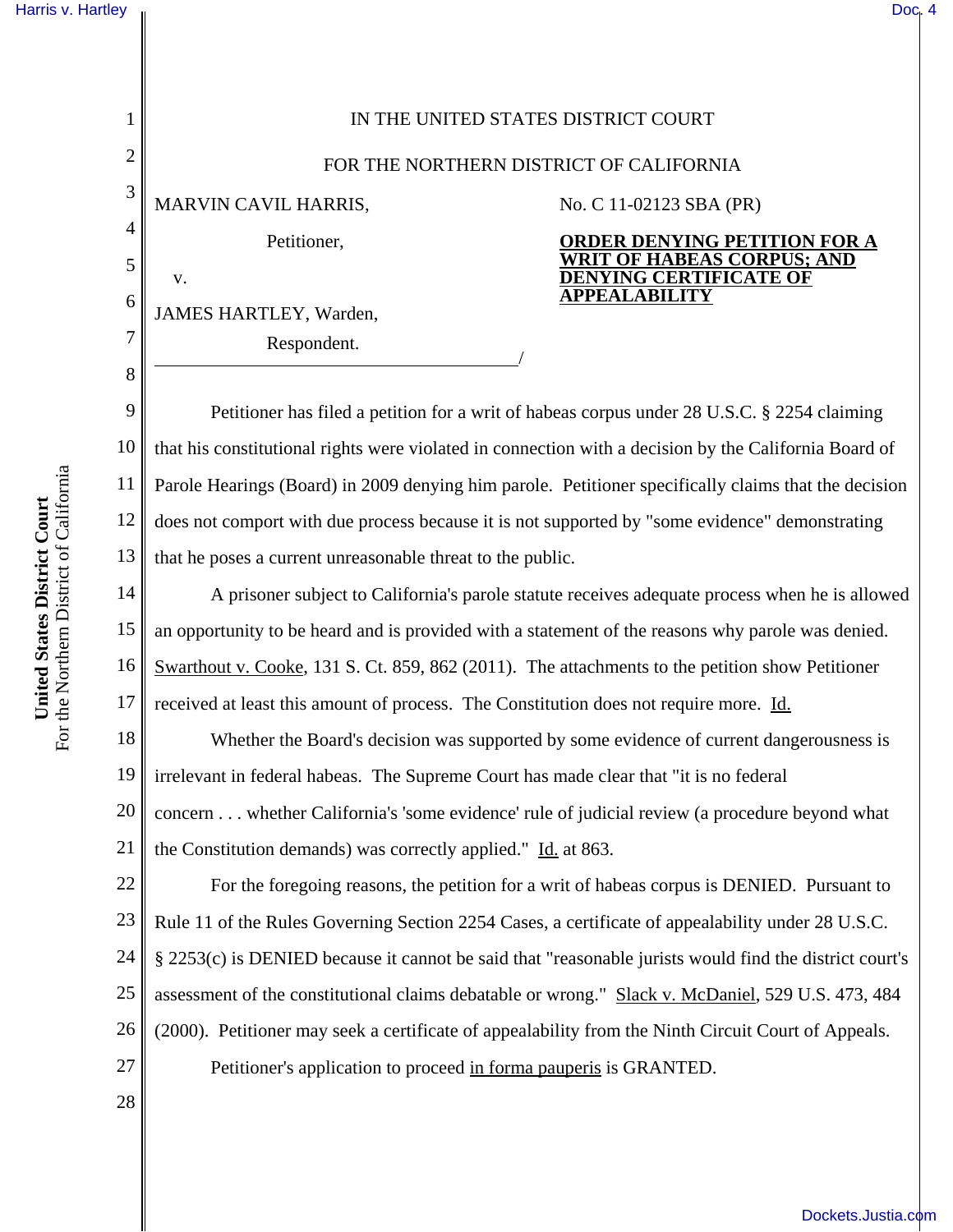| $\mathbf{1}$   | The Clerk of the Court shall enter judgment in favor of Respondent, terminate all pending |
|----------------|-------------------------------------------------------------------------------------------|
| $\overline{c}$ | motions, and close the file.                                                              |
| 3              | IT IS SO ORDERED.                                                                         |
| $\overline{4}$ | SAUNDRA BROWN ARMSTRONG<br>DATED: $5/10/11$                                               |
| 5              | <b>United States District Judge</b>                                                       |
| 6              |                                                                                           |
| $\overline{7}$ |                                                                                           |
| 8              |                                                                                           |
| 9              |                                                                                           |
| 10             |                                                                                           |
| 11             |                                                                                           |
| 12             |                                                                                           |
| 13             |                                                                                           |
| 14             |                                                                                           |
| 15             |                                                                                           |
| $16$           |                                                                                           |
| $17\,$         |                                                                                           |
| 18             |                                                                                           |
| 19             |                                                                                           |
| $20\,$         |                                                                                           |
| $21\,$         |                                                                                           |
| $22\,$         |                                                                                           |
| 23             |                                                                                           |
| 24             |                                                                                           |
| $25\,$         |                                                                                           |
| $26\,$         |                                                                                           |
| 27             |                                                                                           |
| 28             |                                                                                           |
|                | G:\PRO-SE\SBA\HC.11\Harris2123.DenyHC-Co@ke.wpd                                           |
|                |                                                                                           |

**United States District Court** For the Northern District of California

**United States District Court**<br>For the Northern District of California